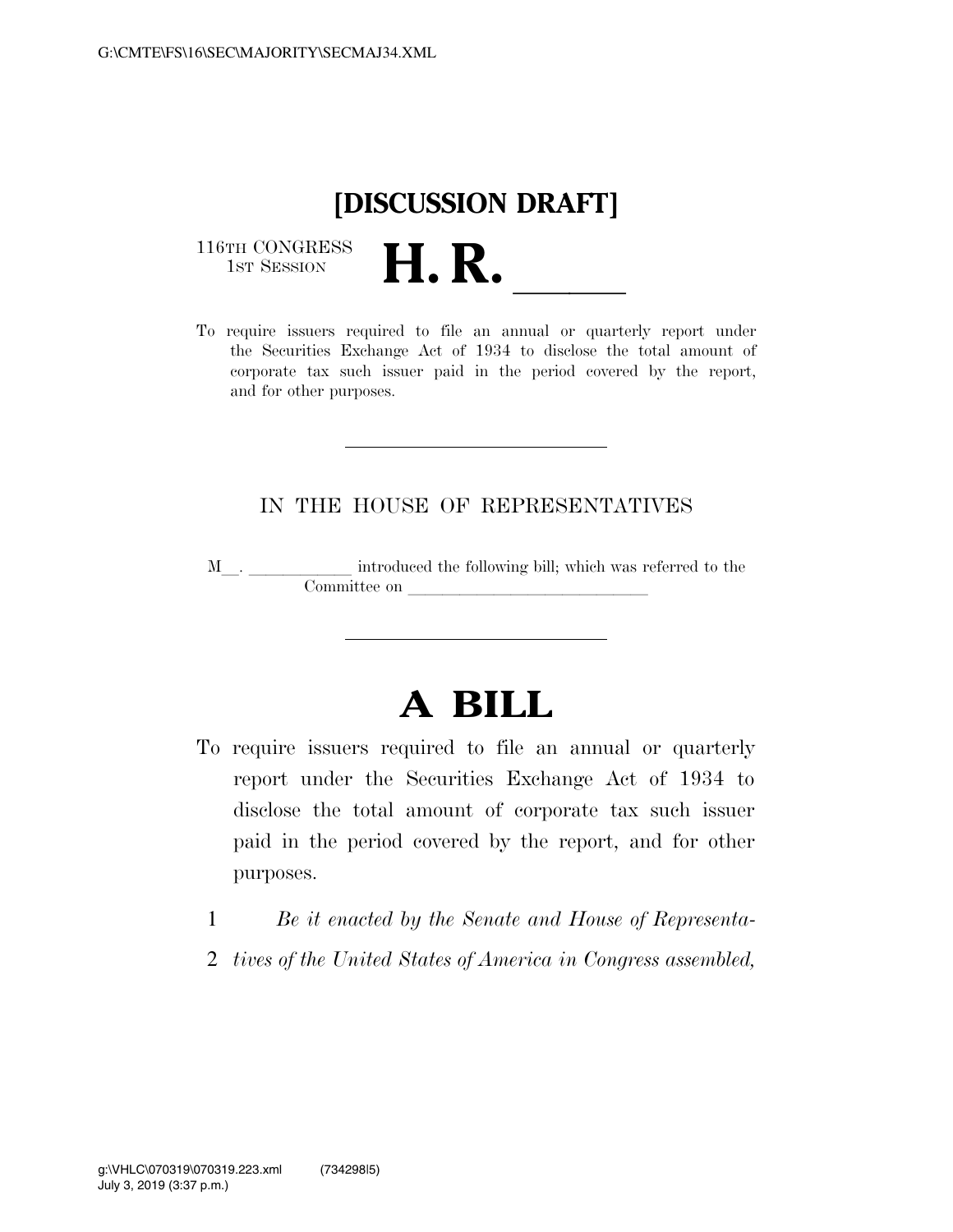## **SECTION 1. REQUIREMENT TO DISCLOSE TOTAL COR-PORATE TAXES PAID.**

 (a) IN GENERAL.—Section 13 of the Securities Ex- change Act of 1934 (15 U.S.C. 78m) is amended by add-ing at the end the following new subsection:

 ''(s) DISCLOSURE OF TOTAL CORPORATE TAXES PAID.—

8 "(1) ISSUER DISCLOSURE REQUIREMENT. Each issuer required to file an annual or quarterly report under subsection (a) shall disclose in that re- port, on a country-by-country basis using United States dollars, using consolidated figures for each jurisdiction in which the issuer or one of its subsidi-aries did business—

 ''(A) the total pre-tax profit of the issuer during the period covered by the report;

17 ''(B) the total amount paid by the issuer in State taxes during the period covered by the report;

  $\text{``(C)}$  the total amount paid by the issuer in Federal taxes during the period covered by the report; and

23 "'(D) the total amount paid by the issuer in foreign taxes during the period covered by the report.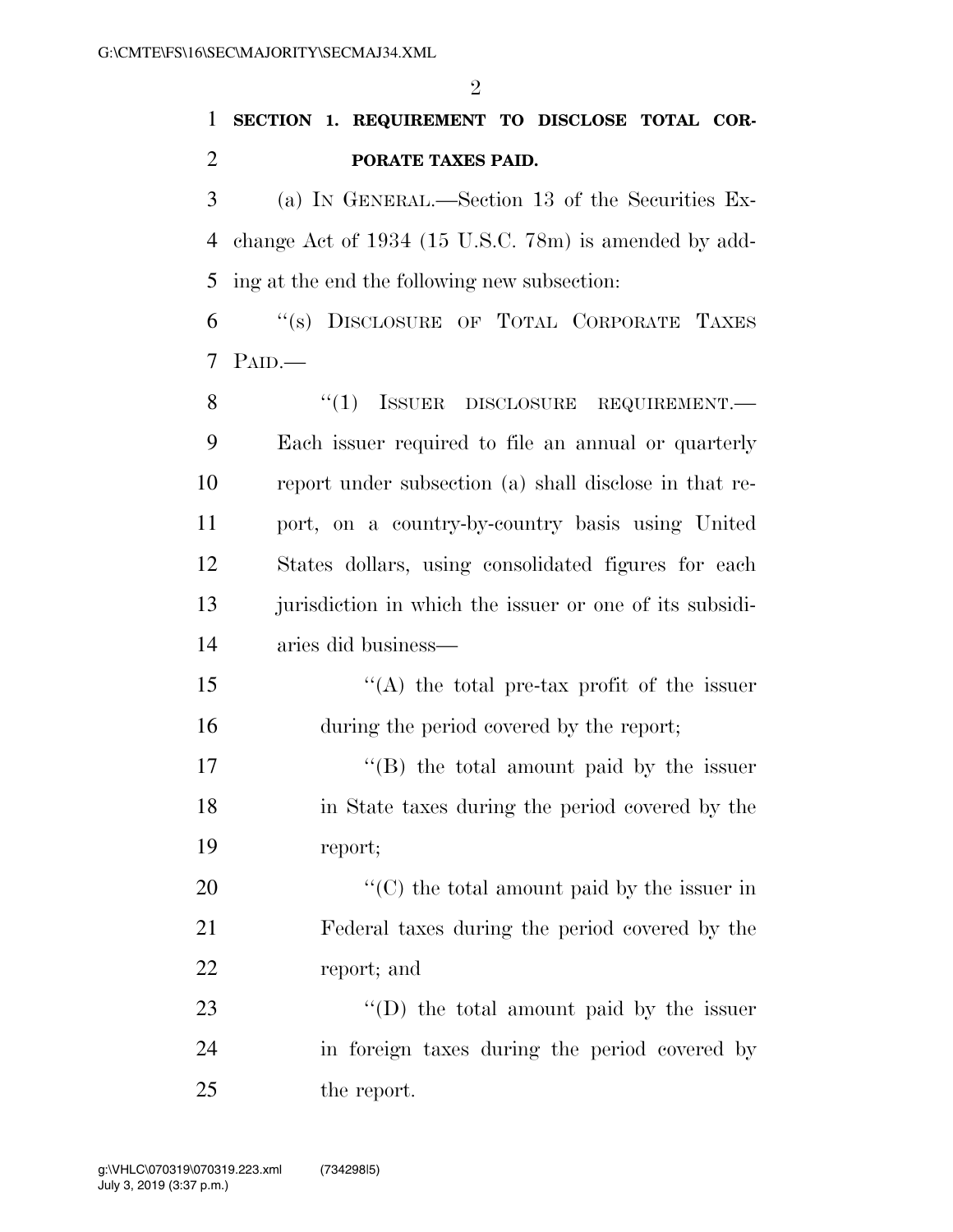| $\mathbf{1}$   | "(2) DISCLOSURE OF COUNTRY-BY-COUNTRY            |
|----------------|--------------------------------------------------|
| $\overline{2}$ | REPORTING INFORMATION.                           |
| 3              | "(A) IN GENERAL.—Each issuer required            |
| $\overline{4}$ | to file an annual or quarterly report under sub- |
| 5              | section (a) shall disclose in that report—       |
| 6              | "(i) revenues generated from trans-              |
| 7              | actions with other constituent entities;         |
| 8              | "(ii) revenues not generated from                |
| 9              | transactions with other constituent enti-        |
| 10             | ties;                                            |
| 11             | "(iii) profit or loss before income tax;         |
| 12             | "(iv) total accrued tax expense re-              |
| 13             | corded on taxable profits or losses, reflect-    |
| 14             | ing only operations in the relevant annual       |
| 15             | period and excluding deferred taxes or pro-      |
| 16             | visions for uncertain tax liabilities;           |
| 17             | $f'(v)$ stated capital, except that the          |
| 18             | stated capital of a permanent establish-         |
| 19             | ment must be reported in the tax jurisdic-       |
| 20             | tion of residence of the legal entity of         |
| 21             | which it is a permanent establishment un-        |
| 22             | less there is a defined capital requirement      |
| 23             | in the permanent establishment tax juris-        |
| 24             | diction for regulatory purposes;                 |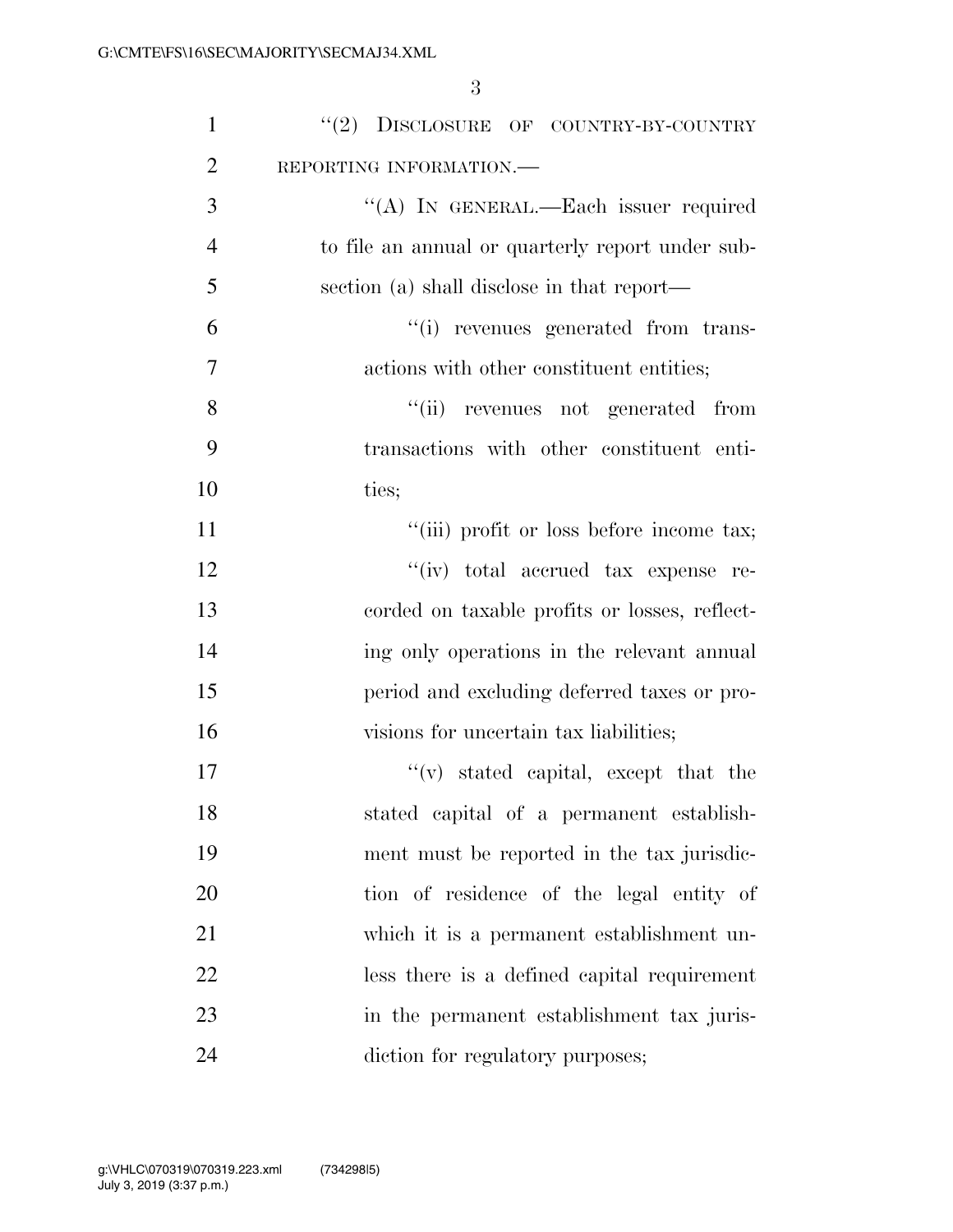| $\mathbf{1}$   | "(vi) total accumulated earnings, ex-                 |
|----------------|-------------------------------------------------------|
| $\overline{2}$ | cept that accumulated earnings of a per-              |
| 3              | manent establishment must be reported by              |
| $\overline{4}$ | the legal entity of which it is a permanent           |
| 5              | establishment;                                        |
| 6              | "(vii) total number of employees on a                 |
| 7              | full-time equivalent basis; and                       |
| 8              | "(viii) net book value of tangible as-                |
| 9              | sets, which, for purposes of this section,            |
| 10             | does not include eash or eash equivalents,            |
| 11             | intangibles, or financial assets.                     |
| 12             | "(B) TOTAL ACCRUED TAX EXPENSE.-                      |
| 13             | Each issuer required to file an annual report         |
| 14             | under subsection (a) shall disclose in that re-       |
| 15             | port, for each of its subsidiaries and aggregated     |
| 16             | on a country-by-country basis, total accrued tax      |
| 17             | expense recorded on taxable profits or losses,        |
| 18             | reflecting only operations in the relevant annual     |
| 19             | period and excluding deferred taxes or provi-         |
| 20             | sions for uncertain tax liabilities                   |
| 21             | "(3) AVAILABILITY OF INFORMATION TO THE               |
| <u>22</u>      | PUBLIC.—The Commission shall make the informa-        |
| 23             | tion filed in a Report under this subsection publicly |
| 24             | available through the online data system of the Com-  |
| 25             | mission and shall ensure that such report informa-    |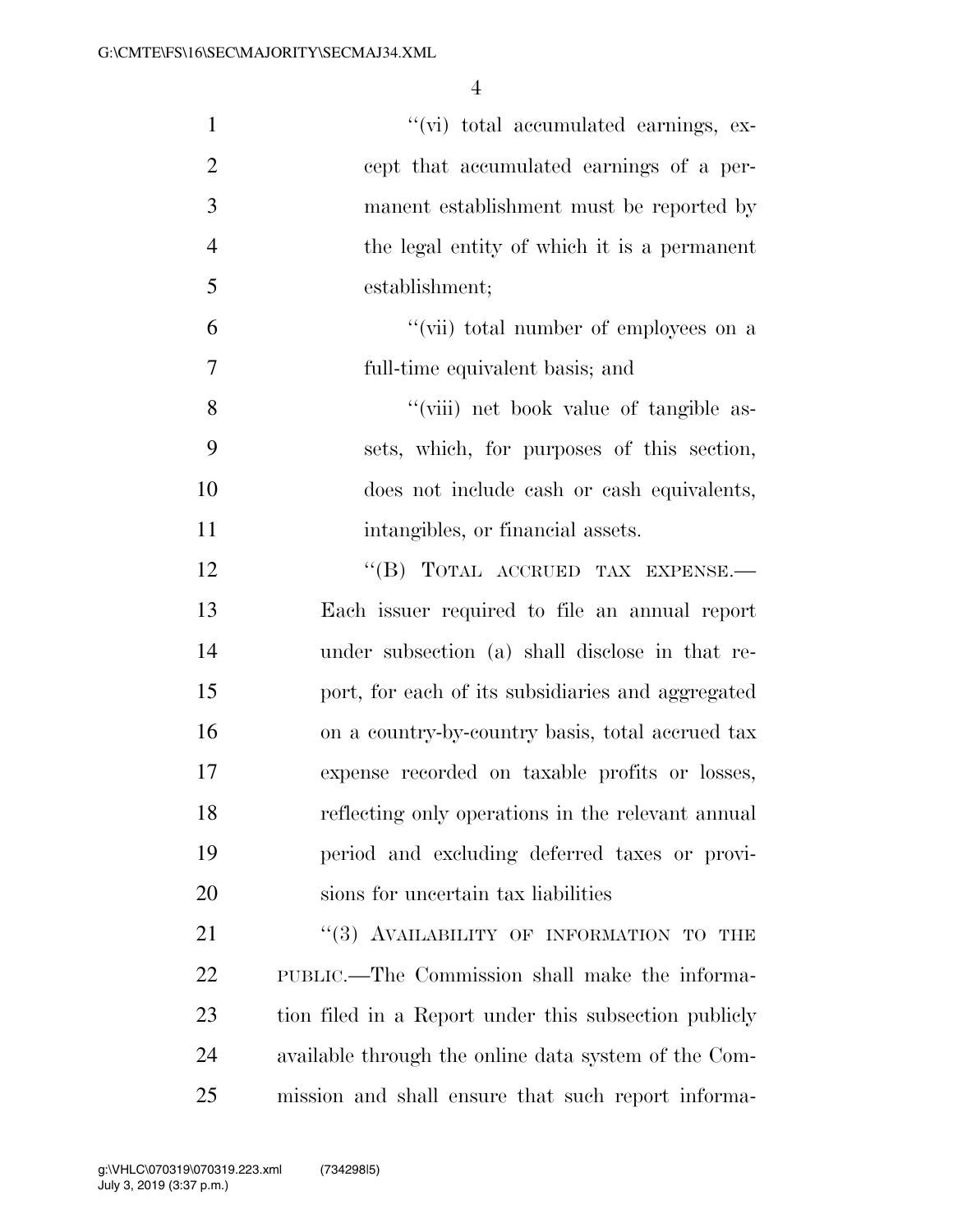| $\mathbf{1}$   | tion is searchable, sortable, and downloadable from    |
|----------------|--------------------------------------------------------|
| $\overline{2}$ | the Internet.                                          |
| 3              | $\cdot$ (4) DEFINITIONS.—For the purposes of this      |
| $\overline{4}$ | subsection:                                            |
| 5              | "(A) CONSTITUENT ENTITIES.—The term                    |
| 6              | 'constituent entities' means with respect to a         |
| 7              | covered issuer, any separate business entities of      |
| 8              | the covered issuer.                                    |
| 9              | "(B) TAX JURISDICTION.— The term 'tax                  |
| 10             | jurisdiction' means a country or a jurisdiction        |
| 11             | that is not a country but that has fiscal auton-       |
| 12             | omy; and includes a territory or possession of         |
| 13             | the United States that has fiscal autonomy.".          |
| 14             | (b) RULEMAKING DEADLINES.—The Securities and           |
| 15             | Exchange Commission shall—                             |
| 16             | $(1)$ not later than 180 days after the date of        |
| 17             | the enactment of this Act, issue a proposed rule to    |
| 18             | carry out section $13(s)$ of the Securities Exchange   |
| 19             | Act of 1934 as added by this Act;                      |
| 20             | $(2)$ not later than 1 year after the date of the      |
| 21             | enactment of this Act, issue a final rule to carry out |
| 22             | section $13(s)$ of the Securities Exchange Act of 1934 |
| 23             | as added by this Act.                                  |
| 24             | (c) EFFECTIVE DATE.—Section $13(s)$ of the Securi-     |
| 25             | ties Exchange Act of 1934, as added by this Act, shall |